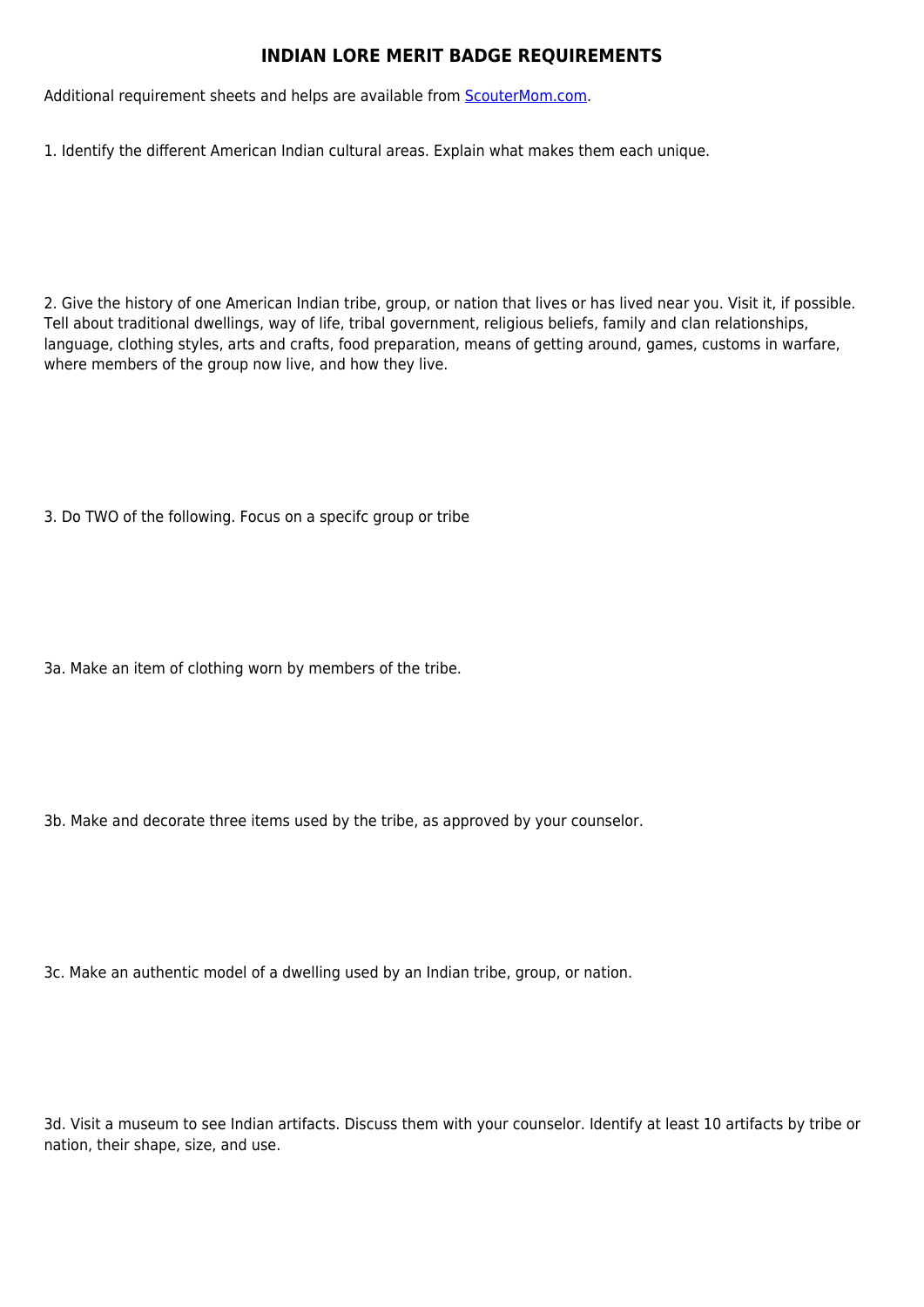4. Do ONE of the following:

4a. Learn three games played by a group or tribe. Teach and lead one game with a Scout group

4b. Learn and show how a tribe traditionally cooked or prepared food. Make three food items

4c. Give a demonstration showing how a specifc Indian group traditionally hunted, fshed, or trapped.

5. Do ONE of the following:

5a. Write or briefy describe how life might have been different for the European settlers if there had been no native Americans to meet them when they came to this continent.

5b. Sing two songs in an Indian language. Explain their meanings.

5c. Learn in an Indian language at least 25 common terms and their meanings.